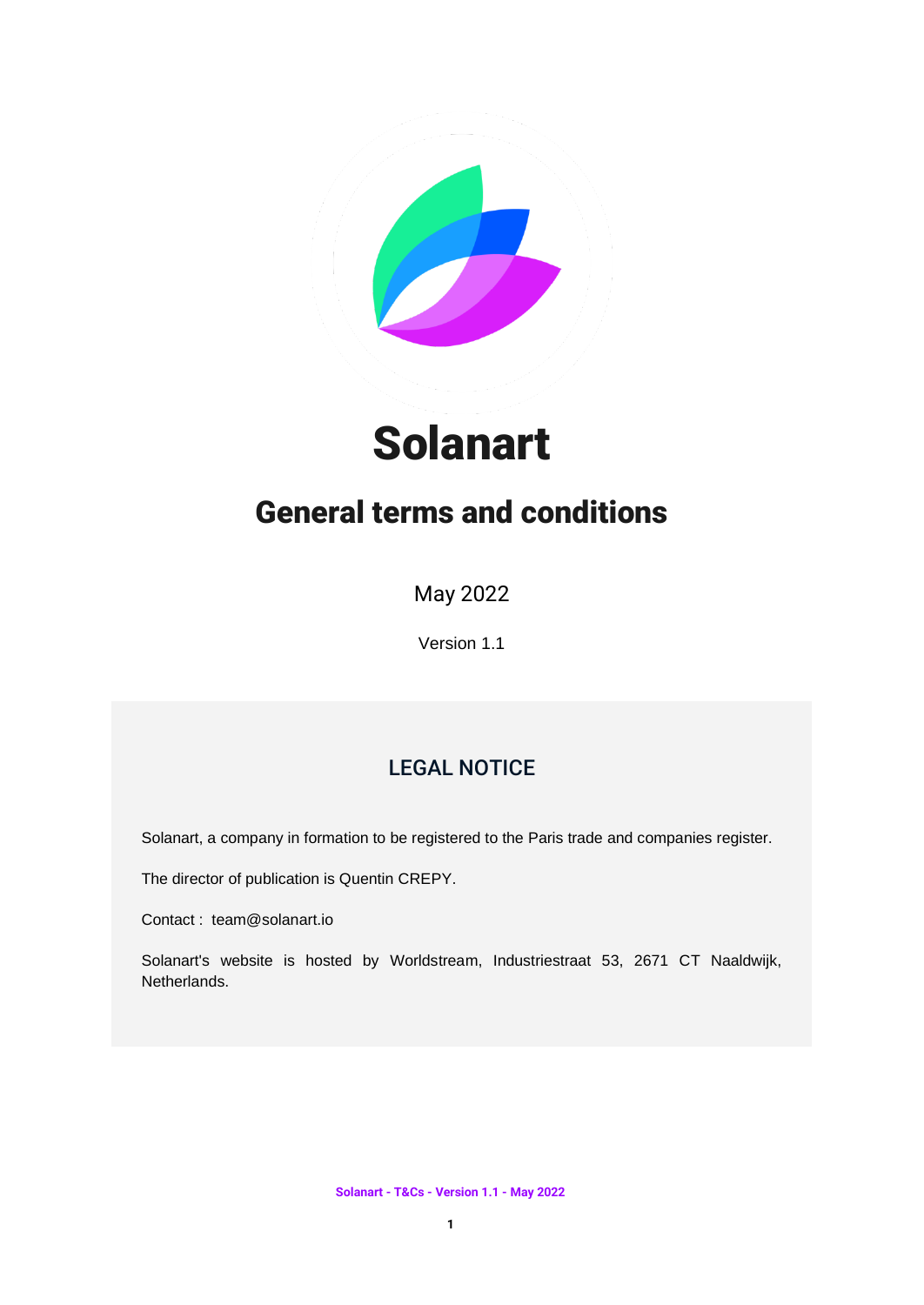| <b>Definitions</b>                           | 3  |
|----------------------------------------------|----|
| Purpose and scope of the T&Cs                | 4  |
| <b>Access to the Services</b>                | 5  |
| For Collectors                               | 5  |
| <b>For Creators</b>                          | 5  |
| Acceptance and amendment of the T&Cs         | 5  |
| Acceptance of the T&Cs                       | 5  |
| Amendment of the T&Cs Change to the Services | 6  |
| <b>Security</b>                              | 6  |
| NFT features and characteristics             | 6  |
| <b>Services</b>                              | 6  |
| Intermediation services                      | 6  |
| Offering NFTs                                | 7  |
| <b>Acquiring NFTs</b>                        | 7  |
| <b>Payment terms</b>                         | 7  |
| Price of NFTs                                | 7  |
| Remuneration of Solanart                     | 7  |
| Financial flows on the Marketplace           | 7  |
| <b>Commitments from Solanart</b>             | 7  |
| <b>User commitments</b>                      | 7  |
| General commitments                          | 7  |
| Commitments specific to Creators             | 8  |
| Liability                                    | 8  |
| Solanart's liability                         | 8  |
| Disclaimer                                   | 8  |
| Limitation of liability                      | 9  |
| Duration, suspension and termination         | 10 |
| Duration of the T&Cs                         | 10 |
| Suspension                                   | 10 |
| Termination                                  | 10 |
| Tax and social security obligations          | 10 |
| <b>Intellectual property</b>                 | 11 |
| Solanart's IP                                | 11 |
| Creator's IP                                 | 11 |
| Quiet possession & Indemnification           | 11 |
| <b>Personal data</b>                         | 12 |
| <b>Miscellaneous</b>                         | 12 |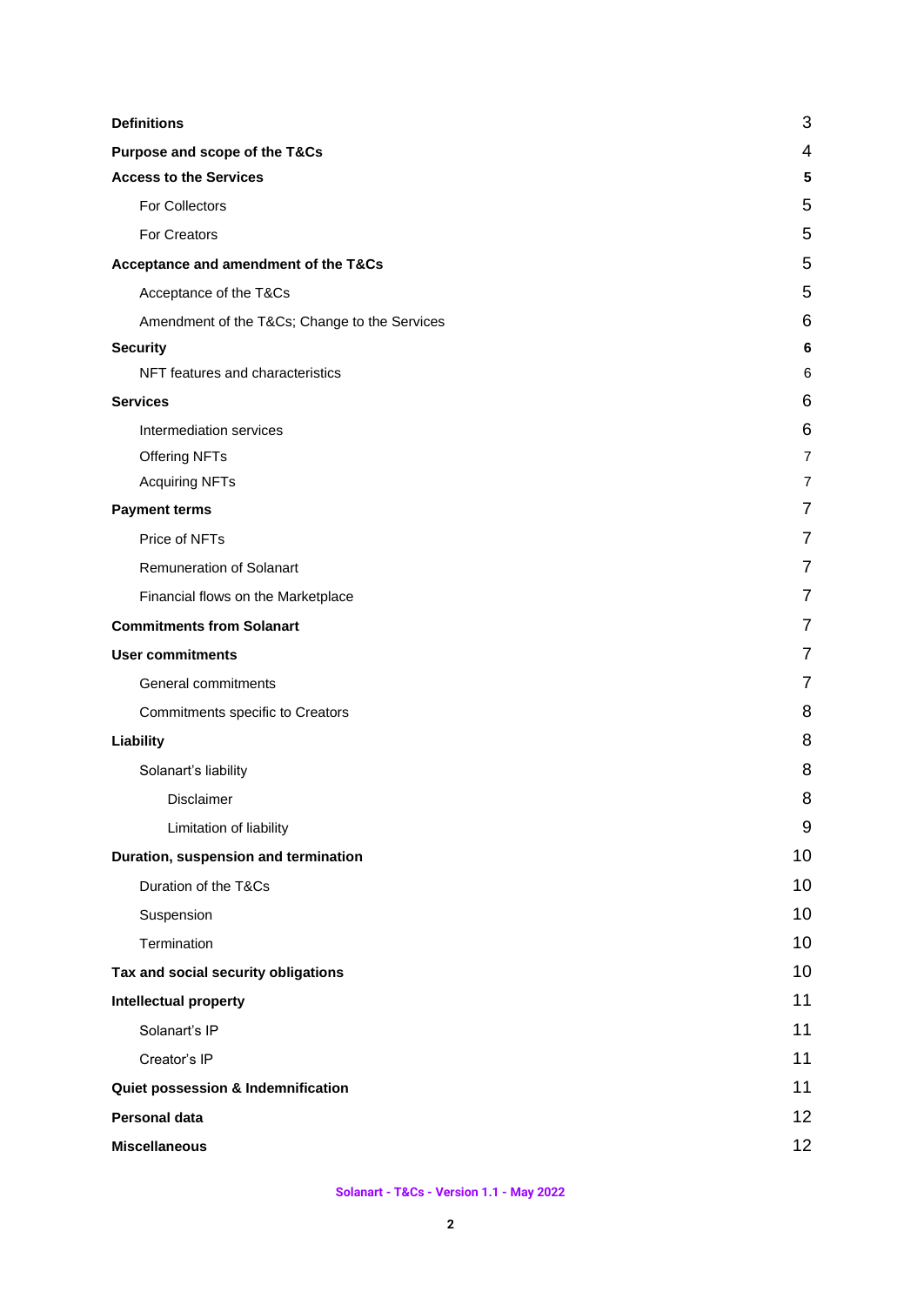| 12<br>12 |
|----------|
|          |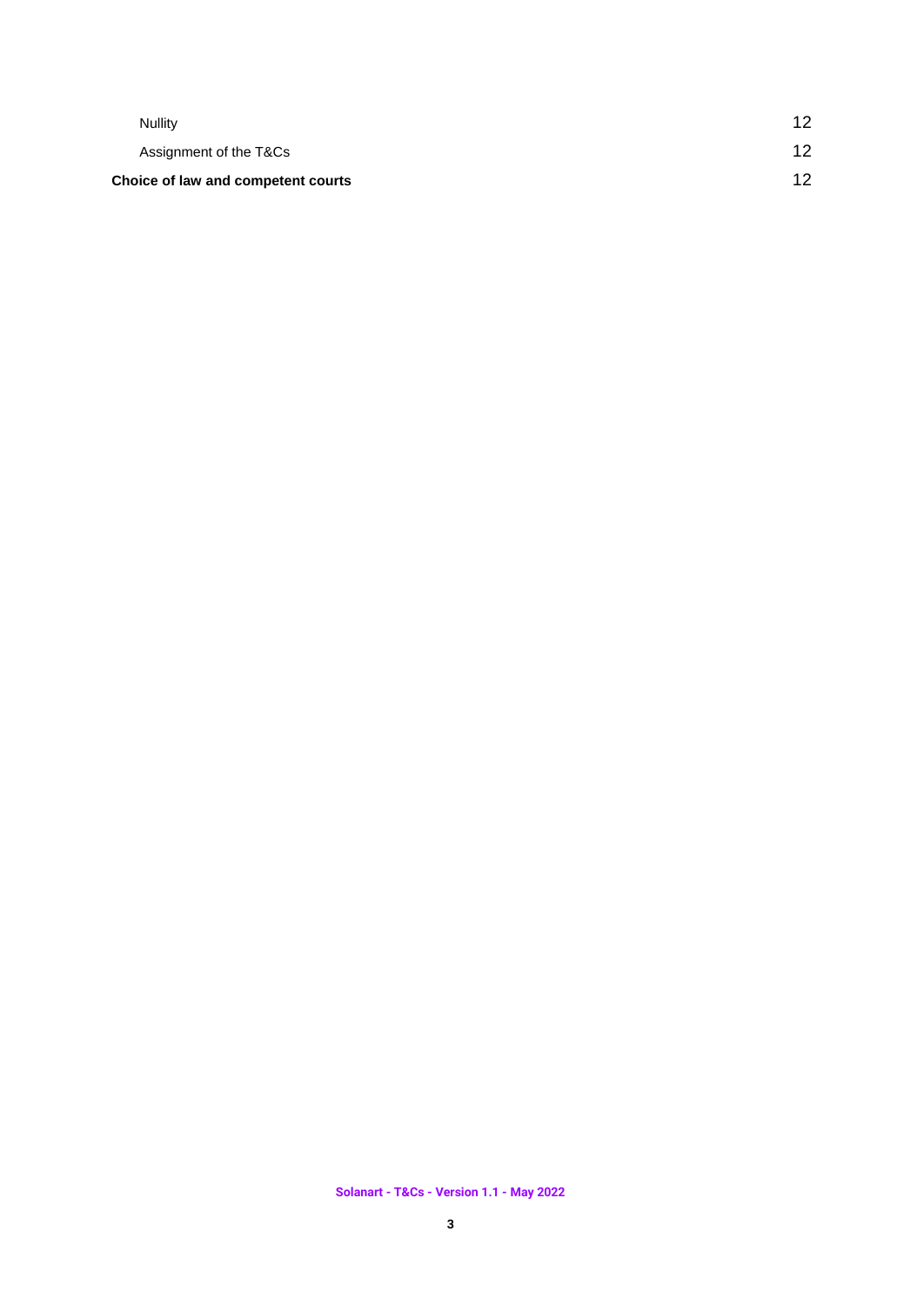## <span id="page-3-0"></span>1. **Definitions**

1. Where drafted in upper case, the following definitions are applicable to the entire T&Cs.

| <b>Blockchain</b>          | refers to one network of distributed ledger technology connected to the<br>Marketplace, e.g., the Solana blockchain.                                                                                                                                         |
|----------------------------|--------------------------------------------------------------------------------------------------------------------------------------------------------------------------------------------------------------------------------------------------------------|
| <b>Blockchain Address</b>  | refers to a unique sequence of numbers, letters and cryptographic functions<br>stored on a Blockchain.                                                                                                                                                       |
| <b>Collector</b>           | refers to any natural or legal person buying NFTs on the Primary Market<br>and/or buying and selling NFTs on the Secondary Market.                                                                                                                           |
| Crypto-asset               | refers to any digital asset operating on a Blockchain, such as a (i) utility token<br>or (ii) a digital asset designed to work as a medium of exchange.                                                                                                      |
| <b>Creator</b>             | refers to any natural or legal person who is the <i>prima facie</i> legitimate holder<br>of the File Related Rights attached to one NFT Collection.                                                                                                          |
| <b>File</b>                | refers to the file (e.g. JSON file) or digital element of any kind uniquely<br>associated with one NFT and stored on a third-party website.                                                                                                                  |
| <b>File Related Rights</b> | refers to the intellectual property rights and in particular image rights,<br>copyrights, droit d'auteur and/or trademarks or any other intellectual property<br>rights recognized in any country or jurisdiction in the world associated with the<br>Files. |
| <b>Marketplace</b>         | refers to the digital marketplace, including its functionalities accessible<br>through the Website.                                                                                                                                                          |
| <b>NFT</b>                 | refers to a token stored on a Blockchain complying with a "non-fungible" token<br>standard associated with the underlying Blockchain.                                                                                                                        |
| <b>NFT Collection</b>      | refers to a series of NFTs which belong to the same collection, e.g., by having<br>similar attributes or sold by a Creator in a unique drop.                                                                                                                 |
| <b>Primary Market</b>      | refers to the primary NFT sales of NFT Collections occurring on the<br>Marketplace, where NFTs are sold by a Creator to Collectors.                                                                                                                          |
| <b>Secondary Market</b>    | refers to the secondary NFT sales of NFT Collections occurring on the<br>Marketplace, where NFTs are purchased and sold between Collectors.                                                                                                                  |
| <b>Solanart</b>            | refers to the company referred to in the legal notice.                                                                                                                                                                                                       |
| <b>Services</b>            | refers to the intermediation Services provided by Solanart including the<br>services set out in section 7.                                                                                                                                                   |
| <b>Specific Terms</b>      | refers to any additional and separate agreement concluded between Solanart<br>and a Creator or Collectors, as the case may be.                                                                                                                               |
| T&Cs                       | refers to these terms and conditions.                                                                                                                                                                                                                        |
| <b>Third-Party Service</b> | refers to any service offered on the Marketplace by a third-party.                                                                                                                                                                                           |
| User                       | refers to Collectors and Creators.                                                                                                                                                                                                                           |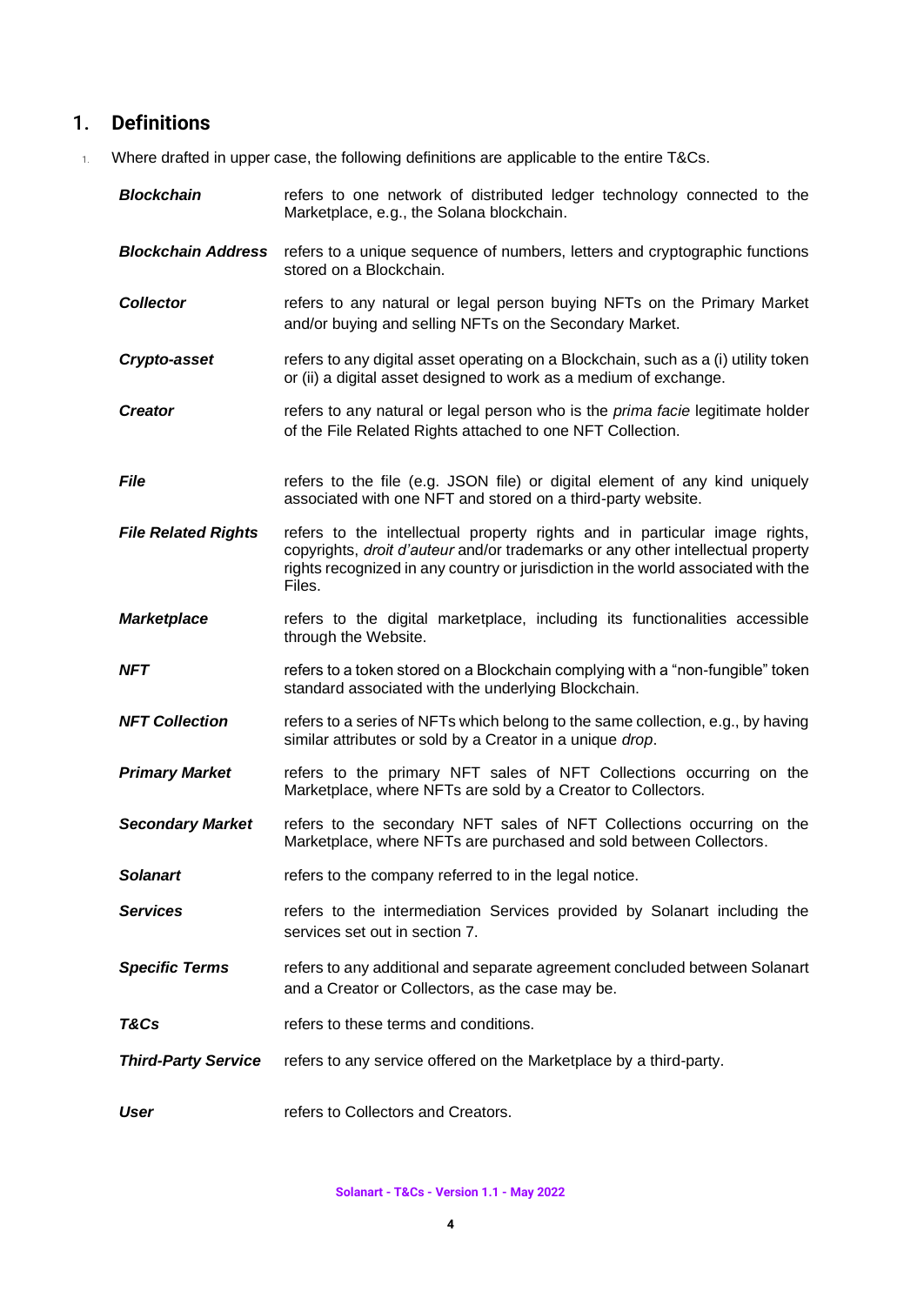*Wallet* refers to a User's personal and non-custodial digital wallet enabling the purchase of NFTs with Crypto-assets.

2. Unless stated otherwise, definitions stated in the singular shall have the same meaning in the plural form.

## <span id="page-4-0"></span>**2. Purpose and scope**

- 3. Solanart operates the Marketplace which is a peer-to-peer online service allowing Collectors to acquire NFTs from Creators and other Collectors. Solanart acts solely as an intermediary, offering a digital infrastructure in order to facilitate transactions on NFTs.
- 4. The purpose of the T&Cs is to define the conditions under which the Marketplace may be accessed and define the rights and obligations of Users and Solanart in this context.
- 5. Due to the peer-to-peer nature of the Marketplace, the T&Cs do not govern any relationship of any kind (e.g., contractual) that may arise (i) between Collectors and (ii) between Collectors and Creators. Conversely, the role of Solanart is limited to the operation of the Marketplace and the provision of the Services.
- 6. As to Creators, the T&Cs may be completed by Specific Terms. In such a situation and in case of contradiction between the T&Cs and Specific Terms, the Specific Terms shall prevail. In particular, the contractual relationship between Creators and Solanart in relation to sales on the Primary Market through Solanart's launchpad are governed by Specific Terms.

## **3. Pre-contractual information ; warnings**

#### 3.1 NFT features and characteristics

- 7. NFTs act as digital ownership certificates of associated Files and other data. The scarcity, ownership and traceability of an NFT is guaranteed by the underlying *token*, which is different from the Files itself.
- 8. In a nutshell, the File is a piece of work that might be subject to intellectual property rights and the *token* associated with the NFT may be understood as a certificate of authenticity or at least a mean to transfer the property associated with such piece of work, based on a Blockchain, all of which are digital.
- 9. Unless otherwise stated by Creators themselves by any means, the purchase of an NFT does not imply the purchase of any File Related Rights, which Collectors understand and agree.

#### 3.2 Use of blockchain and cryptographic technologies

- 10. Accessing the Marketplace, using the Services, and buying and selling NFTs requires a deep understanding of *blockchain* technologies, digital "non-custodial" Wallets and a good knowledge of the NFT market, in particular of the *Solana* Blockchain and the differences and similarities between existing Blockchains.
- 11. Users understand that Crypto-assets operate on networks without intermediaries and do not benefit from legal tender, unlike currencies issued by central banks. The legal framework of Crypto-assets and NFTs varies according to the jurisdiction in which Users are located and Crypto-assets and NFTs may be banned or subject to a regulatory framework that could significantly or totally lower their value.
- 12. Users are also made aware that Crypto-assets and NFTs are digital assets whose value is not inherently guaranteed and depends on unregulated markets (in which fraudulent acts may occur under traditional financial regulation). Users are exposed to high risks of Crypto-assets or NFT's loss of value.

**Solanart - T&Cs - Version 1.1 - May 2022**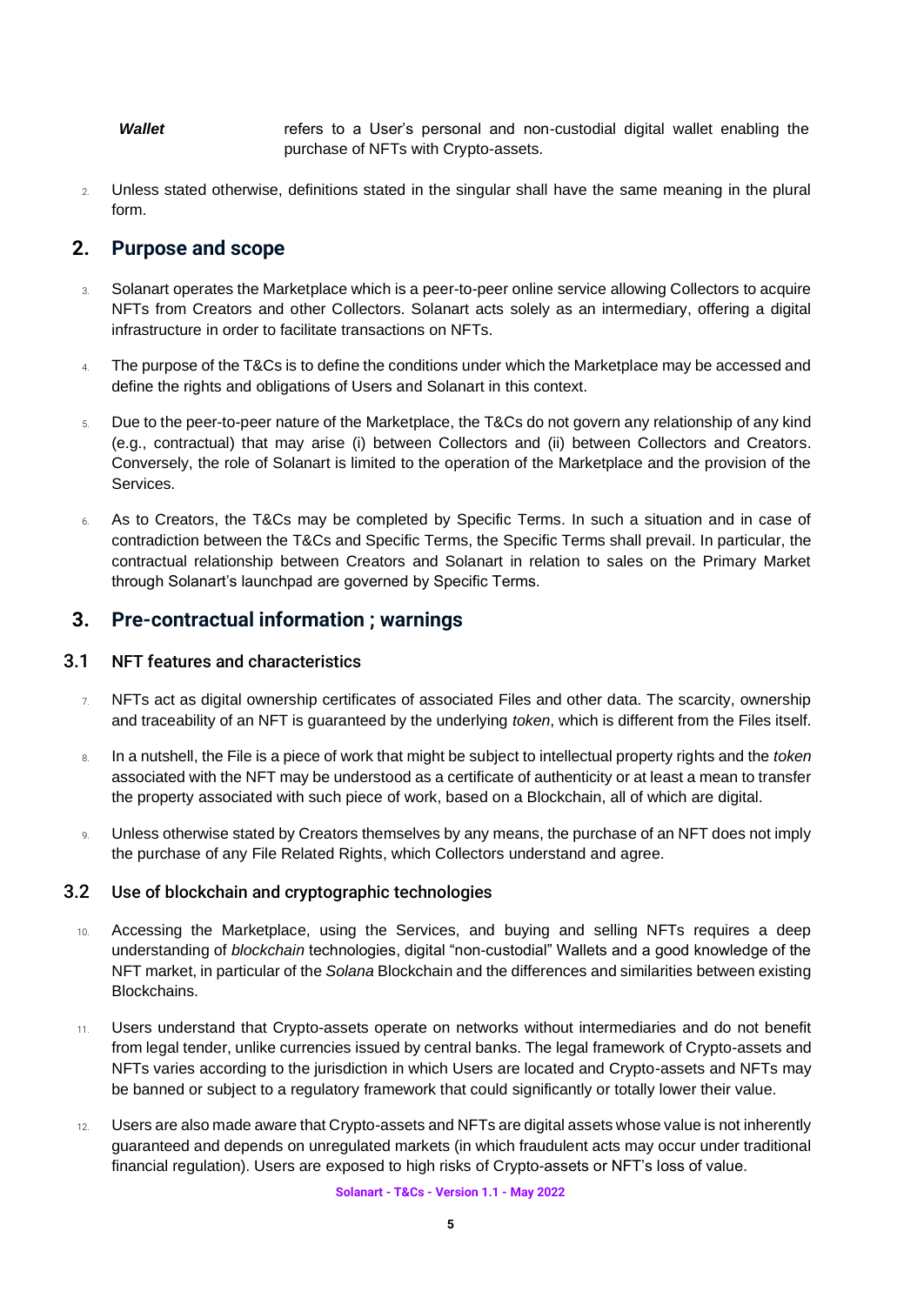- 13. It is also recalled that services based on blockchain technologies such as the Services are even more exposed to cyber-attacks (ex : phishing) and hacking practices than other services.
- 14. In case of any doubt or if they don't fully understand the proper functioning of blockchains, non-custodial wallets, Crypto-assets or NFTs, Users should refrain from accessing the Marketplace and using the **Services**

## 3.3 Security

- 15. Due notably to the non-custodial features of Wallets, Users and in particular Collectors acknowledge and agree that they are primarily liable for the security of their Wallets, their NFTs, their Crypto-assets, their data and their funds.
- 16. Users must ensure that their Wallet is secure and should never share their Wallet credentials or seed phrase with anyone. Solanart will never ask for the User's credentials associated with a Wallet.
- 17. Solanart does not store any password or seed phrase, nor has any access to any User credentials, except the User's address email when a User willingly decided to share it with Solanart, and therefore cannot be held liable for any security breach attributed to a User.

## **4. Access to the Services**

18. The Website and the Marketplace may be accessed by anyone with an internet connection.

#### <span id="page-5-0"></span>4.1 For Collectors

- 19. In order to fully use the Services (e.g., purchase NFTs), Collectors must hold (i) a Blockchain Address (ii) a Wallet associated with such Blockchain Address and (iii) funds in Crypto-Assets associated with such Blockchain Address.
- 20. Compatible wallets that may be used on the Marketplace are listed on the Website.

#### <span id="page-5-1"></span>4.2 For Creators

- 21. In order to register as a Creator and fully benefit from the Services (and in particular offering NFTs on the Marketplace), any natural or legal person must contact Solanart beforehand. Access and use of the Services may be subject to a prior approval from Solanart.
- 22. Creators acknowledge and agree that the use of the Marketplace and access to the Services is subject to the Creator having a legal and tax status (e.g., a company or a regular freelancer status) allowing the regular provision of services in compliance with local laws where he/she operates.

## <span id="page-5-2"></span>**5. Acceptance and amendment**

#### <span id="page-5-3"></span>5.1 Acceptance

- 23. These T&Cs apply, without restriction or reservation, to any use of the Services, the Website and the Marketplace. By using the Services, each User fully and unconditionally accepts these T&Cs.
- 24. Each User acknowledges that he/she has the capacity to contract and to use the Services in his/her country, declares that any information provided is accurate and declares that he/she has read and accepted the T&Cs.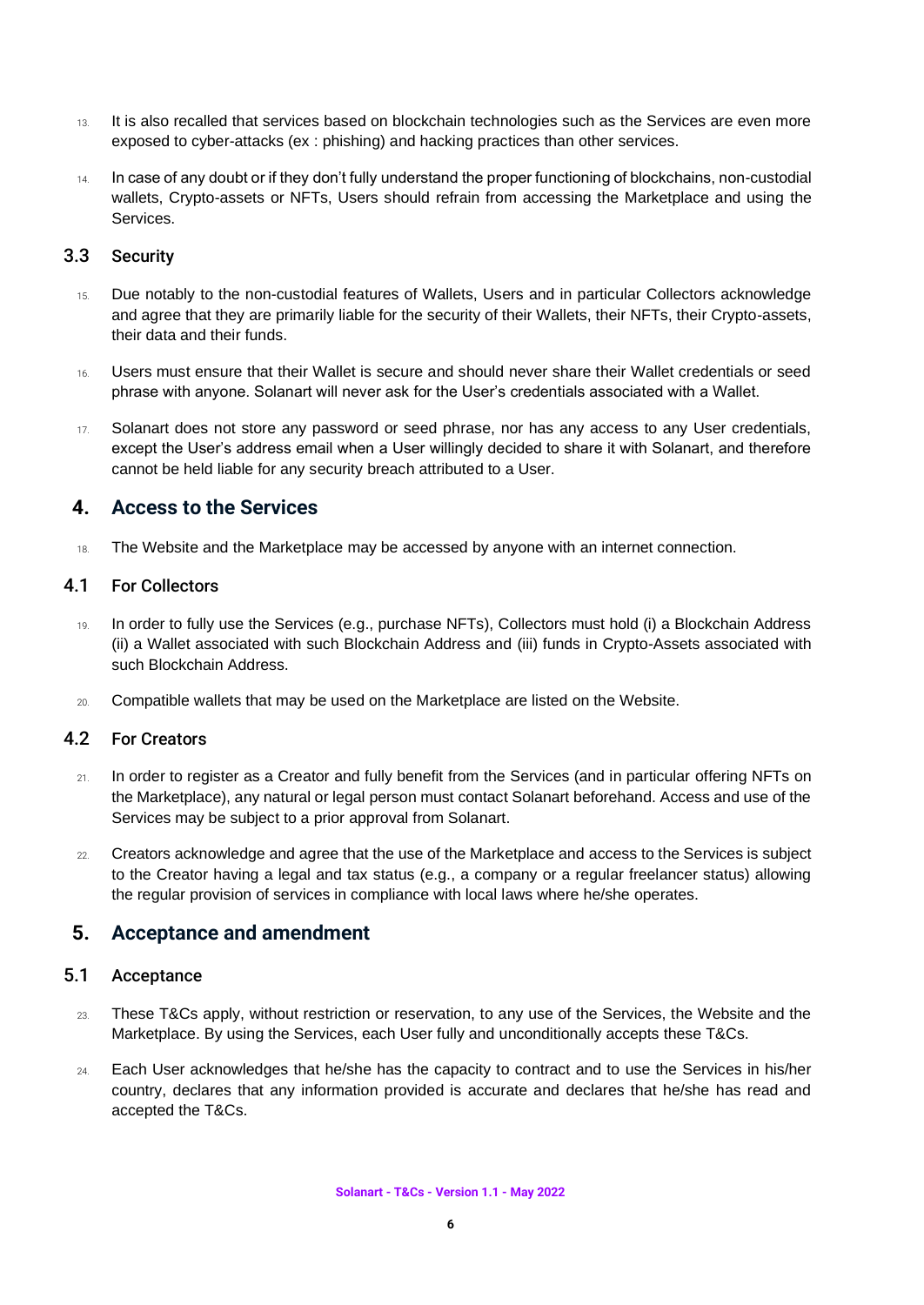## <span id="page-6-0"></span>5.2 Amendment; Change to the Services

- 25. In order to improve their features and quality, Solanart may regularly modify the Website, the Marketplace and/or the Services. In particular, Solanart may add, remove or replace certain functions at any time.
- 26. Therefore, Solanart may modify the T&Cs from time to time. Users will be informed of changes 14 days before the new version comes into force.
- 27. During this period, any User may terminate the T&Cs, by any means (e.g., by sending an email), provided that, in particular in the case of the Creator, that he/she completes any ongoing Specific Terms or honors any commitment to which he/she has already agreed.

## <span id="page-6-1"></span>**6. Services**

## <span id="page-6-2"></span>6.1 Intermediation services

- 28. Solanart acts as an intermediary between Users by offering a technology facilitating the purchase and sale of NFTs either (i) from Creators to Collectors on the Primary Market (i) between Collectors on the Secondary Market.
- 29. Although Solanart operates the Marketplace and may curate certain Creators, Users understand that they purchase NFTs directly from other Users, and not from Solanart, except as otherwise stated on the Website, and in particular : (i) from Creators on the Primary Market and (ii) from other Collectors on the Secondary Market.
- 30. Services provided by Solanart may evolve from time to time as Solanart may add, remove or delete certain functionalities of the Marketplace.

#### 6.2 NFTs offerings on the Primary Market

- 31. Creators have access to technological tools and in particular Solanart's Launchpad in view of offering NFTs on the Marketplace and receive proceeds of the sale of their own Wallets in Crypto-assets.
- 32. Collectors have access to primary sales of NFT Collections directly from Creators.
- 33. Use of the Solanart's Launchpad by Collectors is subject to Launchpad Specific Terms for (i) Collectors and (ii) Creators.
- 34. In the event where a primary sale of NFTs is canceled on the Primary Market, Collectors may be reimbursed of the NFT purchase price, except Solanart's fees, as indicated on the Website, which they agree and accept.

#### 6.3 NFTs purchases on the Secondary Market

- 35. NFTs are sold on the Marketplace by way of (i) direct purchase and/or (ii) auctions and (iii) direct offer.
- 36. Collectors understand that they enter into a legally binding contract to purchase an NFT when they buy, commit to buy an item, make an offer for an NFT that is accepted, or if they have the winning bid (or if their bid is otherwise accepted),
- 37. NFTs may be acquired with Crypto-assets with a Collector's Wallet or through Third-Party Services which may allow payment by credit cards.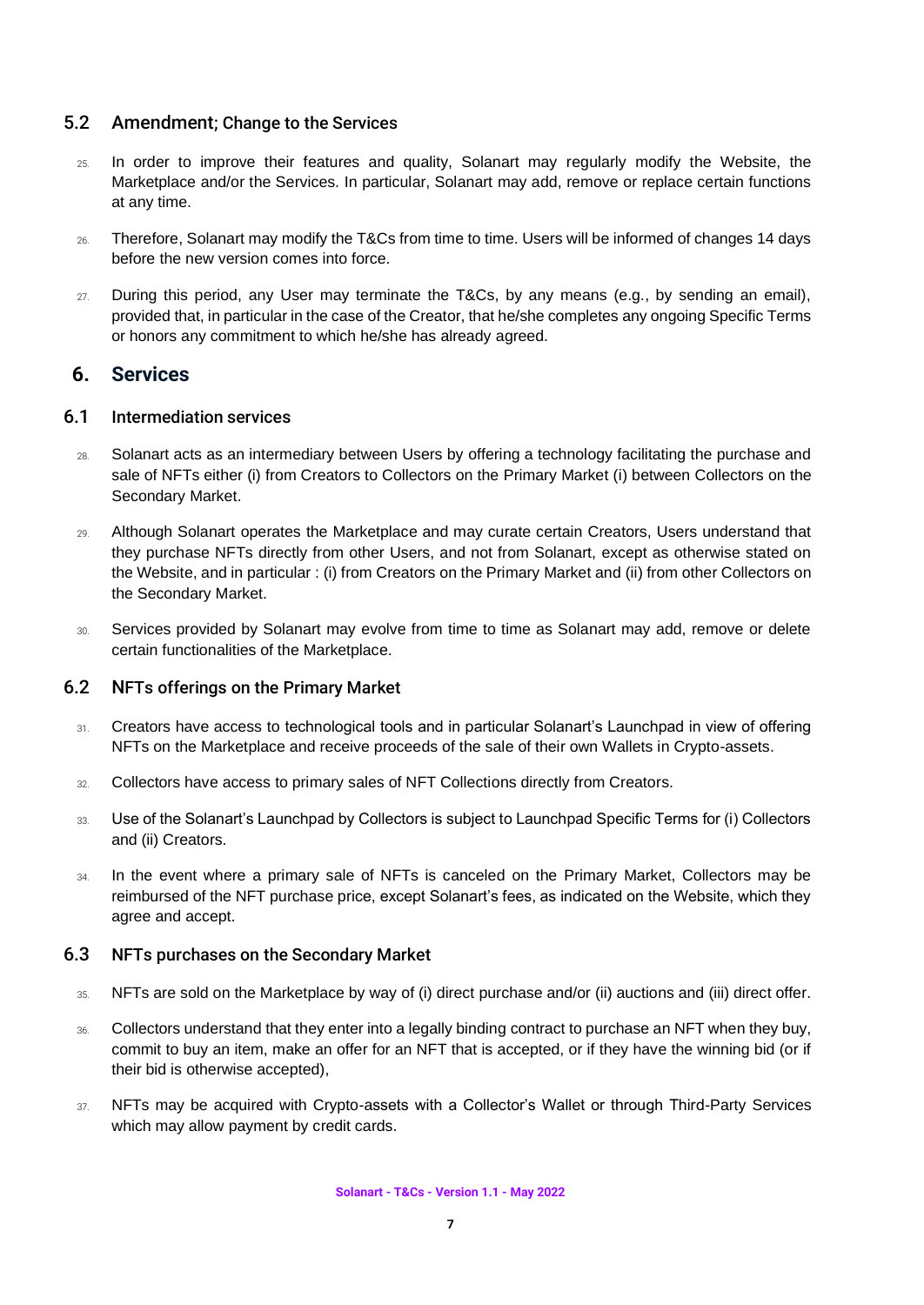## <span id="page-7-0"></span>**7. Payment terms**

## <span id="page-7-1"></span>7.1 Price of NFTs

- 38. Price of the NFTs are set (i) by Creators on the Primary Markets (ii) by Collectors on the Secondary Market.
- 39. Solanart has no role whatsoever in the determination of the price of NFTs available on the Marketplace.

## <span id="page-7-2"></span>7.2 Remuneration of Solanart

- 40. In consideration of the Services, Solanart shall be paid of the following fees :
	- Primary Market : fees paid to Solanart are determined in Specific Terms between Solanart and Creators ; and
	- Secondary Market : the fees perceived by Solanart on the Secondary Market appear on the Marketplace at the moment of purchase.

## <span id="page-7-3"></span>7.3 Financial flows on the Marketplace

- 41. Payments on the Marketplace can be made in Crypto-assets or *fiat* currencies (e.g. euros), through the use of a Wallet or a credit card, with the intermediation of Third-Party Services, as the case may be.
- 42. Collectors understand that when they acquire an NFT :
	- *on the Primary Market* : proceeds of the sale are transferred to the Creator's Blockchain Address, Solanart being paid only a fraction of the amount of the transaction.
	- *on the Secondary Market* : proceeds of the sale are transferred to the Collector selling the NFT, while (i) Solahart is paid only a fraction of the amount of the transaction (the amount of which is detailed on the Marketplace) and (ii) the Creator is also paid a small fee, the amount of which has been set by the Seller and may be found on the Marketplace at the momoment of the pruchase, Solanart having no role whatsoever in the determination of such fee.
- 43. The use of Third-Party-Services is subject to the terms and conditions of those Third-Party-Services.

## <span id="page-7-4"></span>**8. Commitments from Solanart**

- 44. Solanart will make its best efforts to make the Marketplace and the Services available to the Users and ensure its accessibility and proper operation.
- 45. To this end, Solanart undertakes to ensure that the Marketplace is accessible 24/7, except in the event of force majeure or unforeseeable and unavoidable behavior on the part of a third party, and subject to potential breakdowns, maintenance interventions and updates required for the proper operation of the Marketplace.
- 46. Due to the specific characteristics of the Internet and telecommunications networks, Solanart cannot guarantee the continuous availability of the Marketplace.

## <span id="page-7-5"></span>**9. User commitments**

#### <span id="page-7-6"></span>9.1 General commitments

47. Users acknowledge and agree :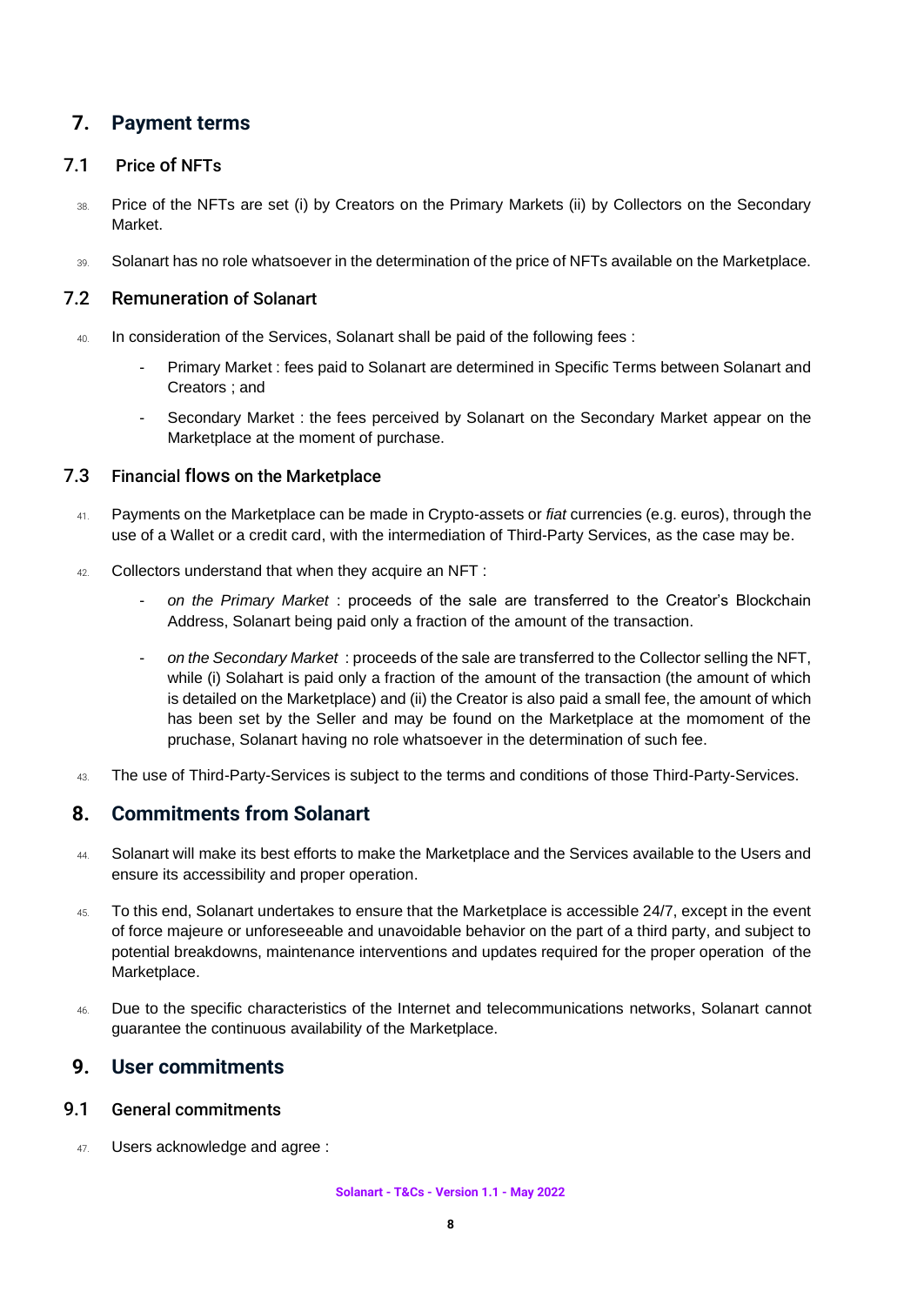- to comply with the laws and regulations in force in the country in which they are located and to refrain from disrupting public order and to avoid violating any legislative or regulatory provisions;
- to implement any measures that might safeguard the security and confidentiality of their credentials, their Wallet or any payment details;
- they are of legal age and have the capacity to enter into an agreement with Solanart and/or the Creators, in accordance with the laws of the country in which they are located;
- to provide information that is truthful, accurate and free from error when interacting with the Marketplace, to keep this information up-to-date throughout their time using the Marketplace and to publish content that meets these same requirements;
- to use the Marketplace in accordance with its intended purpose.
- 48. Users understand and accept that the following acts are strictly prohibited: any behaviour that disrupts, suspends, slows or prevents the continuity of the Marketplace; the publication of illicit content (for example, pornographic content or content that is in breach of an intellectual property right); any intrusion or attempted intrusion into Solanart's information systems; any action placing a disproportionate load on Solanart's digital infrastructures; any infringement of the security and authentication measures; any act infringing Solanart's rights and financial interests, whether commercial or legal; any copying and/or misappropriation of the Website and/or Solanart's digital infrastructure; more generally, any practice of misusing the Marketplace, for purposes other than those for which it was designed.

#### <span id="page-8-0"></span>9.2 Commitments specific to Creators

- 49. Creators specifically acknowledge and warrant that ;
	- they have a legal and tax status allowing them to have a commercial and/or professional activity and that they will maintain such legal status as long as they use the Marketplace.
	- they hold all the rights and authorizations allowing the sale of NFTs, and in particular that they own all the intellectual property rights associated with the Files.
	- the NFTs from the NFT Collection are not (i) securities under the U.S Securities Act of 1933 or (ii) equity securities, debt securities or units or shares in undertakings for collective investment under EU Directive 2015/65/EU of 15 May 2014 on Markets in financial instruments.
	- they comply with all the legislative and regulatory obligations applicable to their business in the country where they are established, in particular as to (i) reporting obligations or payment declarations in the field of tax and social obligations and (ii) labor or labor-related requirements or any other applicable local regulatory requirements.

## <span id="page-8-1"></span>**10. Liability**

#### <span id="page-8-2"></span>10.1 Solanart's liability

#### 10.1.1. Disclaimer

<span id="page-8-3"></span>50. Users expressly understand and agree that access to the Marketplace and the use of the Services is at the User's own risk, and that the Services and the Marketplace are provided on an "as is" and "as available" basis without warranty of any kind, either express or implied, except as otherwise provided by law.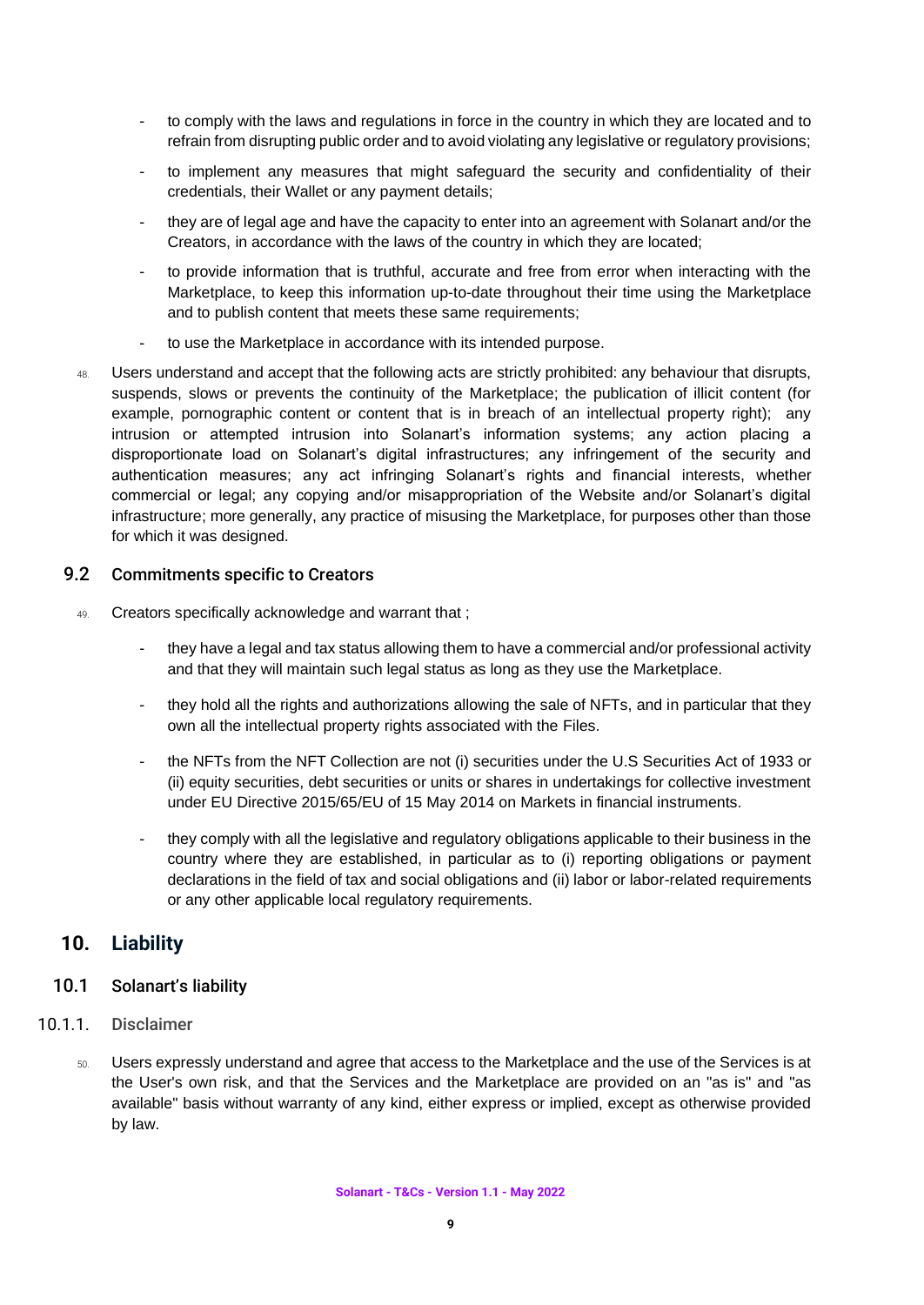- 51. To the fullest extent permitted by law, Solanart does not represent or warrant that: (i) access to or use of the Services or the Marketplace will be uninterrupted, timely, secure or error-free; (ii) usage data provided by the Services or on the Website will always be accurate; (iii) the Services are free of malwares or other harmful components.
- 52. Users accept the security risks inherent in the provision of information, online trading on the internet and experimental technologies such as blockchains and non-fungible tokens, and agree that Solanart shall not be liable for any breach of security unless caused by gross negligence on the part of Solanart.
- 53. Solanart does not have custody or control over the NFTs or blockchains Users are interacting with and does not execute or effectuate purchases, transfers, or sales of NFTs.
- 54. Collectors bear full responsibility for verifying the identity, legitimacy, and authenticity of NFTs that they purchase from Creators or other Collectors using the Services and Solanart makes no claims about :
	- the seriousness, professionalism or legitimacy of Creators and NFT Collections sold on the Primary Market, including NFTs or NFT Collections listed on Solanart's Launchpad ;
	- the identity, legitimacy, functionality, or authenticity of Collectors or NFTs sold on the Secondary Market (and any content associated with such NFTs).
- <span id="page-9-0"></span>55. Some jurisdictions do not allow the exclusion of implied warranties in consumer contracts, so some or all of the above exclusions may not apply to all Users.
- 10.1.2. Limitation of liability
	- 56. Solanart undertakes to implement all the necessary means to ensure the best delivery of the Services provided. However, Solanart can only be bound by an obligation of best endeavor.
	- 57. In the event of failure of Solanart, it shall be liable only for direct and reasonably foreseeable damage, unless otherwise provided by applicable laws or regulations. Indirect damages that may result from failure or use of the Services are expressly excluded.
	- 58. In any event, Solanart may not, unless otherwise provided by law or regulation, be held liable beyond the total amount of fees paid by the User to Solanart during the last twelve months preceding the incident.
	- 59. In particular, unless otherwise provided by law or regulation, Solanart shall not be held liable for:
		- breakdowns or malfunctions of the Services lasting less than 24 hours or that are not the responsibility of Solanart;
		- data, NFTs or Crypto-assets losses of Users not being imputable to Solanart, in particular, but not exclusively, in the event of hacking / phishing of the User's Wallet, due to negligence in the security of its credentials;
		- an unusual or illegal use of the Services offered, by a third party or by a User;
		- Harmful or unintended consequences of the operation of Third-Party Service ;
		- indirect damage resulting from the use of the Services;
		- a malfunction or cyberattack;
		- the harmful consequences of the suspension of an Account;
		- an adverse event during an auction, both in the course of the process and at the stage of establishing the floor price and the final price; and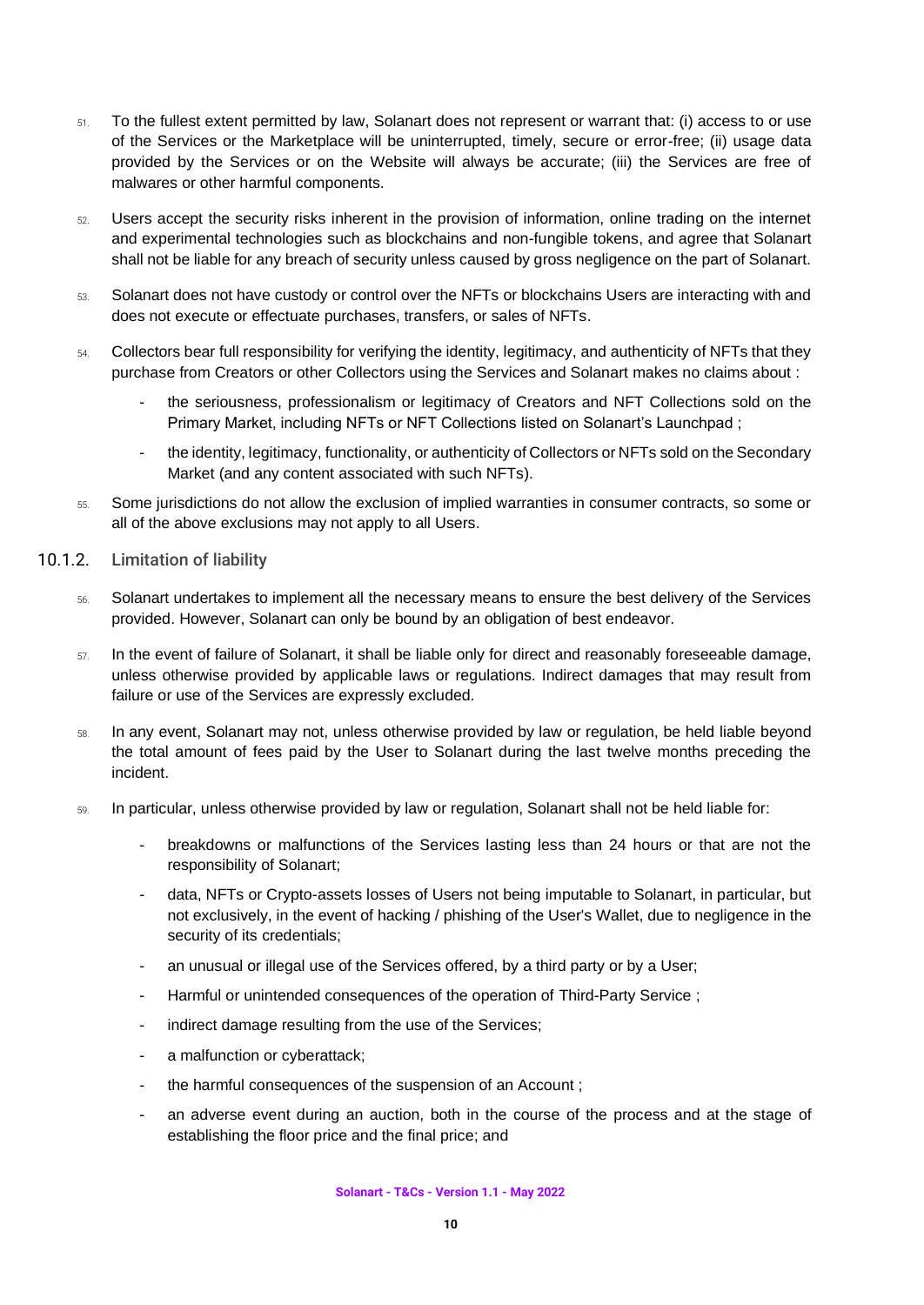any case of force majeure, within the meaning of Article 1218 of the French civil code, including a failure of the blockchain protocol used to run the Services.

## <span id="page-10-0"></span>**11. Duration, suspension and termination**

#### 11.1 Duration of the T&Cs

<span id="page-10-2"></span><span id="page-10-1"></span>60. The T&Cs are entered into for an indefinite term.

#### 11.2 Suspension

- 61. Without excluding other coercive measures, Solanart may temporarily or permanently suspend a User's Blockchain Address in case of breach of the T&Cs by a User, unfair, fraudulent, criminal or harmful behavior, and in particular but not exclusively, in the following cases:
	- the User does not comply with all or part of these T&Cs;
	- the User conducts auctions that are not carried out with the aim of purchasing an NFT and prove to be of a nature to disrupt the proper functioning of the Services;
	- the User carries out suspicious transactions, in particular by repeatedly buying or selling his/her NFTs at prices that are clearly out of line with the market;
	- the User is suspected of fraud;
	- the User's credentials (e.g. Wallet, email or payment details) have been compromised;
- $62$  In case of suspension, Solanart may inform the User of the measure by any means.

## 11.3 Termination

- <span id="page-10-3"></span>63. Users may terminate these T&Cs at any time by notifying Solanart at the following address : [team@solanart.io](mailto:team@solanart.io)
- 64. Solanart may at any time, for any reason and in its sole discretion, terminate these T&Cs and suspend access to the Services without notice. Users agree, to the fullest extent permitted by law, that any suspension or termination of access to the Services may be without notice, and that Solanart shall not be liable for the consequences of any such suspension or termination.

## <span id="page-10-4"></span>**12. Tax and social security obligations**

- 65. Solanart draws the attention of Users that the sale of NFTs is likely, according to the applicable tax legislation, to constitute taxable income, in particular when the sale price of the NFT is higher than its purchase price. Users are strongly advised to contact the competent tax and social security authorities to ensure that they meet their tax and, where applicable, social security obligations.
- 66. It is the Users sole responsibility to declare the income from the sales of their NFTs to the competent tax administration and social security administration.
- 67. Users residing in France for tax purposes can fulfill their tax obligations via the French tax authority's website, [www.impots.gouv.fr,](http://www.impots.gouv.fr/) and obtain information on the tax regimes that may apply and the tax declaration procedures on the page accessible via the following link: [Comment déclarer mes revenus](https://www.impots.gouv.fr/portail/node/10841)  d'activités annexes telles que le co-voiturage, la location de biens ou d'un logement meublé [impots.gouv.fr](https://www.impots.gouv.fr/portail/node/10841)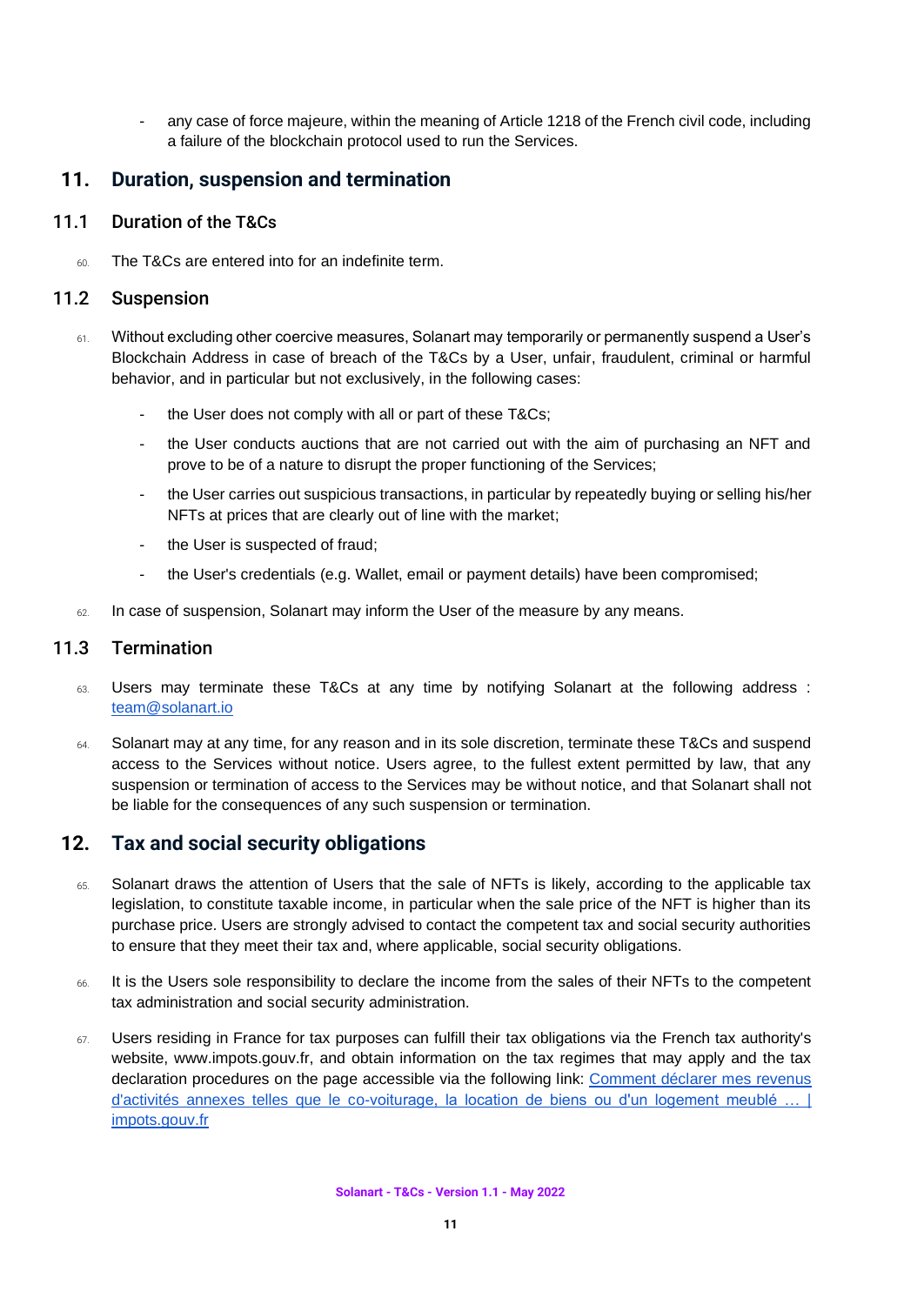68. Users residing in France for tax purposes may, where applicable, fulfill their social security obligations via the social security website, [www.urssaf.fr,](http://www.urssaf.fr/) and obtain information on the social security schemes that may apply and the reporting procedures: [Activités relevant de l'économie collaborative | Urssaf.fr](https://www.urssaf.fr/portail/home/espaces-dedies/activites-relevant-de-leconomie.html)

## <span id="page-11-0"></span>**13. Intellectual property**

#### 13.1 Solanart's IP

- <span id="page-11-1"></span>69. The Marketplace and its functionalities, the Website and any content generated by Solanart are Solanart's sole intellectual property and are protected by all intellectual property rights in force. Access or use of the Services does not grant any right to the Users on these contents.
- 70. Collectors acknowledge and agree that except as otherwise expressly stated, use of the Services or purchase of an NFT does not confer any ownership or other rights in the content, code, data or other materials on the Website that may be accessed through it nor over the Services.
- 71. Any use, reproduction or representation in any form of the Marketplace or the Website without the express written permission of Solanart is prohibited.

## 13.2 Creator's IP

- <span id="page-11-2"></span>72. Collectors are the sole owners of the *token* associated with the NFT they purchase.
- 73. As detailed in article 6, it is however recalled that an NFT purchased on the Marketplace may be composed of various elements including but not limited to a (i) a *token* stored on the *Solana blockchain*  and (ii) a File, which may refer to various intellectual property rights.
- 74. Therefore, Collectors acknowledge and agree that except as otherwise expressly stated or granted by Creators, use of the Services or purchase of an NFT does not confer any ownership, intellectual property right or any other right of any kind whatsoever on File Related Rights.

## <span id="page-11-3"></span>**14. Quiet possession & Indemnification**

- 75. It is recalled that Solanart is acting solely as an intermediary between Users and that Creators are the unique holders of the intellectual property that may be associated with the File of the NFT they are selling.
- 76. Creators and Collectors offering NFTs on Solanart guarantee Solanart against any action, claim, demand or opposition from any individual claiming an intellectual property right arising out of or relating to (i) any claim that the File infringes or misappropriate any confidential information, trade secret, patent, copyright or droit d'auteur, trademark, trade name, or any other legal right of any third party (ii) any claim that, if true, would constitute a breach of the Collectors's commitments set forth in Section 9.2 of the T&Cs, and/or (iii) Users' negligence, malfeasance, violation of law, or any other breach of or default under these T&Cs.
- $77.$  If any action is brought against Solanart before any court or tribunal in the world in one of the above situations, the Creator will cooperate with Solanart in all reasonable respects in connection with the defense of any such action. The Creator may upon written notice of Solanart undertake to conduct all proceedings or negotiations in connection therewith and assume the defense thereof, and if it so undertakes, it will also undertake all other required steps or proceedings to settle or defend any such action, including without limitation the employment of counsel satisfactory to Solanart and payment of all expenses as they come due.